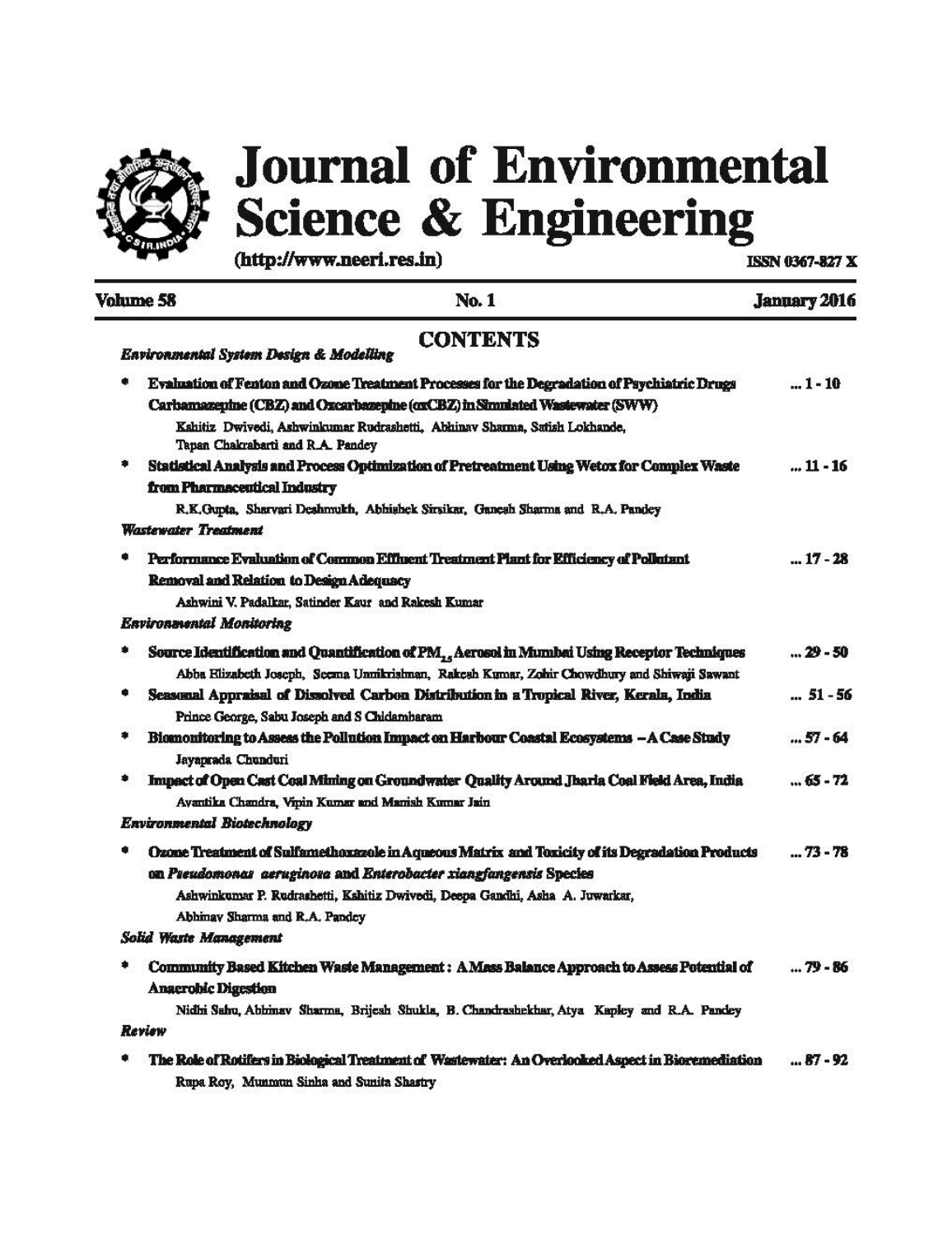## **Evaluation of Fenton and Ozone Treatment Processes for** the Degradation of Psychiatric Drugs Carbamazepine (CBZ) and Oxcarbazepine (oxCBZ) in Simulated Wastewater(SWW)

KSHITIZ DWIVEDI<sup>1</sup>, ASHWINKUMAR RUDRASHETTI<sup>1</sup>, ABHINAV SHARMA<sup>1</sup>, SATISH LOKHANDE2 , TAPAN CHAKRABARTI' AND RA. PANDEY'•

The current research focuses on the evaluation of two advanced oxidation processes (AOPs) *viz.* Fenton and ozone treatment for the degradation of recalcitrant antipsychiatrics carbamazepine (CBZ) and oxcarbazepine ( $\alpha$ xCBZ) in simulated wastewater. The parameters for Fenton reactions *viz.* pH, Fenton dosage, contact time and  $Fe^{2+}/H_2O_2$  were optimized using Response Surface Methodology. The optimum conditions obtained were (pH 2.0, Fenton dosage 1.61 g/dm<sup>3</sup>, Fe<sup>2+</sup>/H<sub>2</sub>O<sub>2</sub> 0.427 and contact time of 25 minutes) which yielda a COD destruction of 92.49%. A pseudo-first order rate constant of 0.6185 min<sup>-1</sup> and 0.0676 min<sup>-1</sup> was observed for the ozonation of CBZ and oxCBZ respectively.

Key words : *Ozone, Fenton, advanced oxidation processes, carbamazepine, oxcarbazepine, kinetics* 

<sup>1</sup> Environmental Biotechoology & Genontics Division, CSJR-National Environmental Engineering Research Institute (CSIR-NEERI), Nehru Marg, Nagpur- 440 020, India<br>2 Analytical Instruments Division, CSIR-National Environmenal Engineering Research Institute (CSIR-NEERI), Nehru Marg,

Nagpur- 440 020, India<br>3 Visvesvaraya National Institute of Technology (VNIT), Nagpur-440 010, India

<sup>+</sup> Corresponding aulhor: ra\_\_pandey@neeri.rcs.in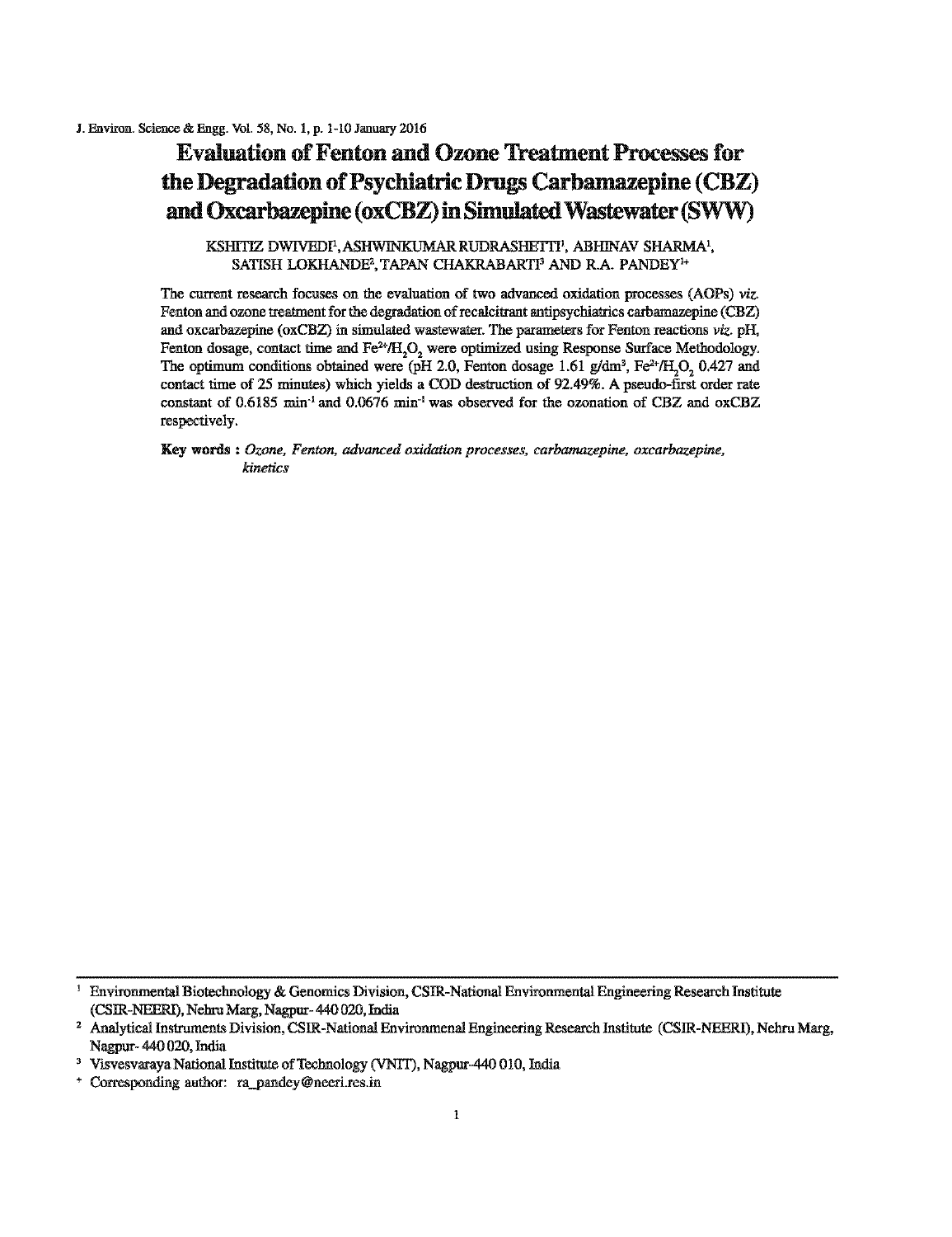J. Environ. Science & Engg. Vol. 58, No.1, p. 11-16, January 2016

## Statistical Analysis and Process Optimization of Pretreatment Using Wetox for Complex Waste from Pharmaceutical Industry

#### RKGUPTA, SHARVARIDESHMUKH, ABHISHEKSIRSIKAR, GANESH SHARMA AND RA.PANDEY•

Pharmaceutical wastewaters are complex and low in biodegradability index (BI: BOD/COD ratio) and hence difficult to treat biologically. Wet air oxidation (wetox), a green and eco-friendly process is used for the pretrealment of wastewater produced from a pharmaceutical industry manofacturing sulfa drugs, to enhance its biodegradability index from  $0.27$  to  $> 0.40$  to make it amenable for further biological treatment. Box Behnken design was used to perform the wetox experiments for three operating parameters viz. temperature  $(125-175)$ °C), pressure (5-20 bar) and treatment period (15-45 min). The polynomial equation thus generated had  $\mathbb{R}^2$  value of 0.9535 and was further subjected to optimization. The optimization was carried out with the aim to increase BI to 0.45. The optimal values for the three parameters were found to be temperature  $185^{\circ}$ C, pressure 20 bar and time 30 min. The results showed successful enhancement in the BI index of the complex waste making it further useful for biological treatment.

Key words : *Pharmaceutical waste, wetox pretreatment, box-behnken design, optimization* 

CSIR- National Environmental Engineering Research Institute (CSIR-NEERJ), Nehro Marg, Nagpur, India

• Corresponding author: ra\_pandey@neeri.res.in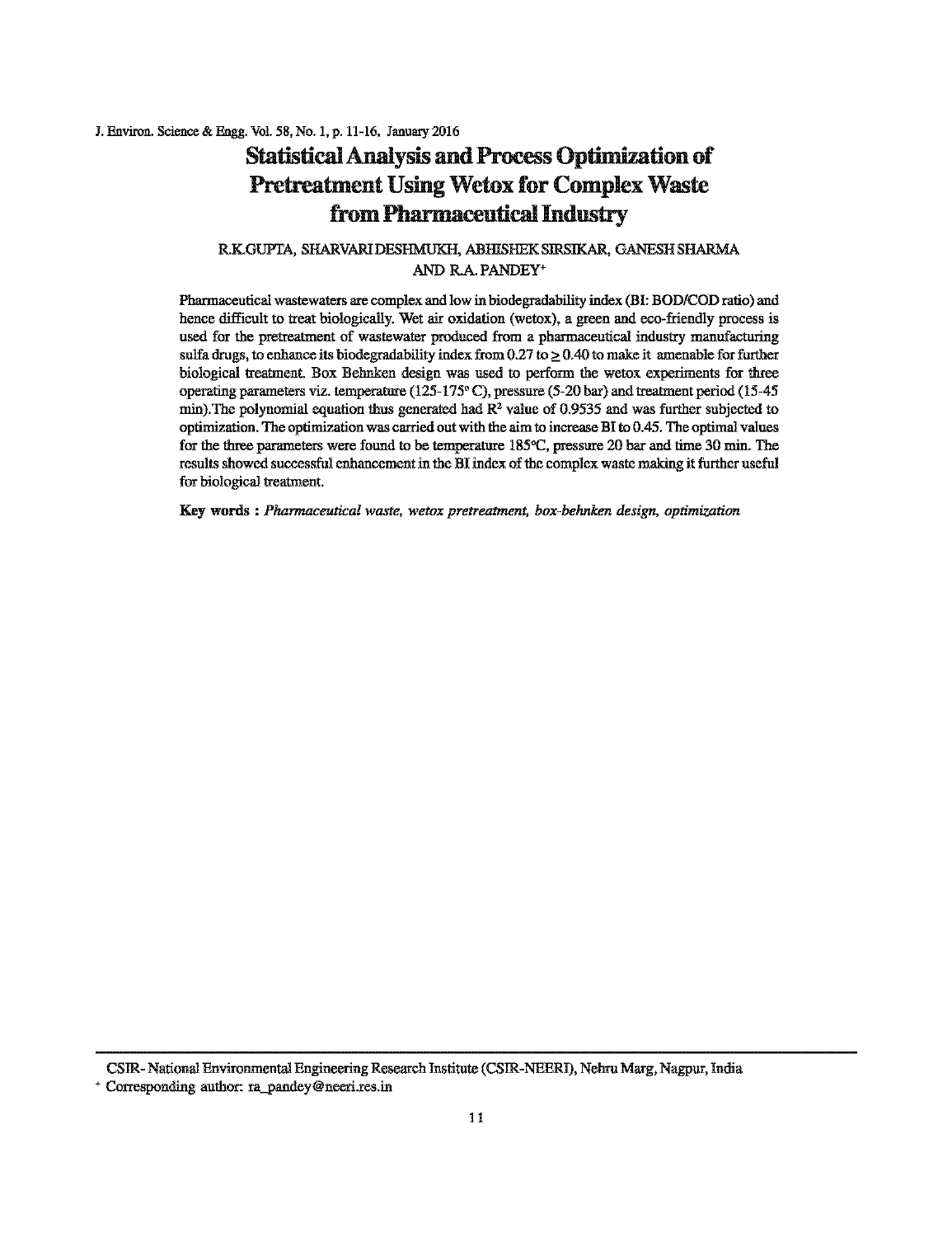# Performance Evaluation of Common Effluent Treatment Plant for Efficiency of Pollutant Removal and Relation to Design Adequacy

#### ASHWINIV. PADALKAR, SATINDER KAUR AND RAKESH KUMAR+

Performance and efficiency of a Common Effloent Treatment Plant (CETP) in an industrial area of Maharashtra state of India was investigated with the aim of evaluating treatment effectiveness of each unit and also the CETP as a whole. The original designs of individual units of CETP were scrutinized for their design adequacy. The effluent was analyzed for the basic parameters of pH, BOD, COD, TDS, TSS and NH3-Nitrogen. Composite samples were collected from collection tank, primary clari-flocculators, secondary clarifier, aeration tank and final treated water tank. The performance efficiency of each unit in treating the pollutants was calculated. Results indicate that most of the parameters showed inconsistent reduction. The outlet discharge values were above the permissible limits of standards for industrial discharge. CETP showed removal efficiencies of 48, 56, 13 and 55% for BOD, COD, TDS and O&G respectively, whereas TSS increased by 36%. The study revealed that CETP needs revamp based on the characteristics of influent wastewater in order to meet the prescribed standard limits for CETP. The performance results have been used to make suggestions for improvement based on design principles and working of CETP.

Key words : *Performance efficiency, CETP, design adequacy, wastewater, design, reduction, pollutants* 

Mumbai Zonal Centre, CSJR-National Environmental Engineering Research Institute (CSJR-NEERI), Worli, Mumbai, India (ashwini.zaware@ gmaiJ.com; satinderkp@gmail.com; rakeshkumarneeri@ gmail.com) +Corresponding author: rakeshkumarneeri@gmail.com; r\_kumar@neeri.res.in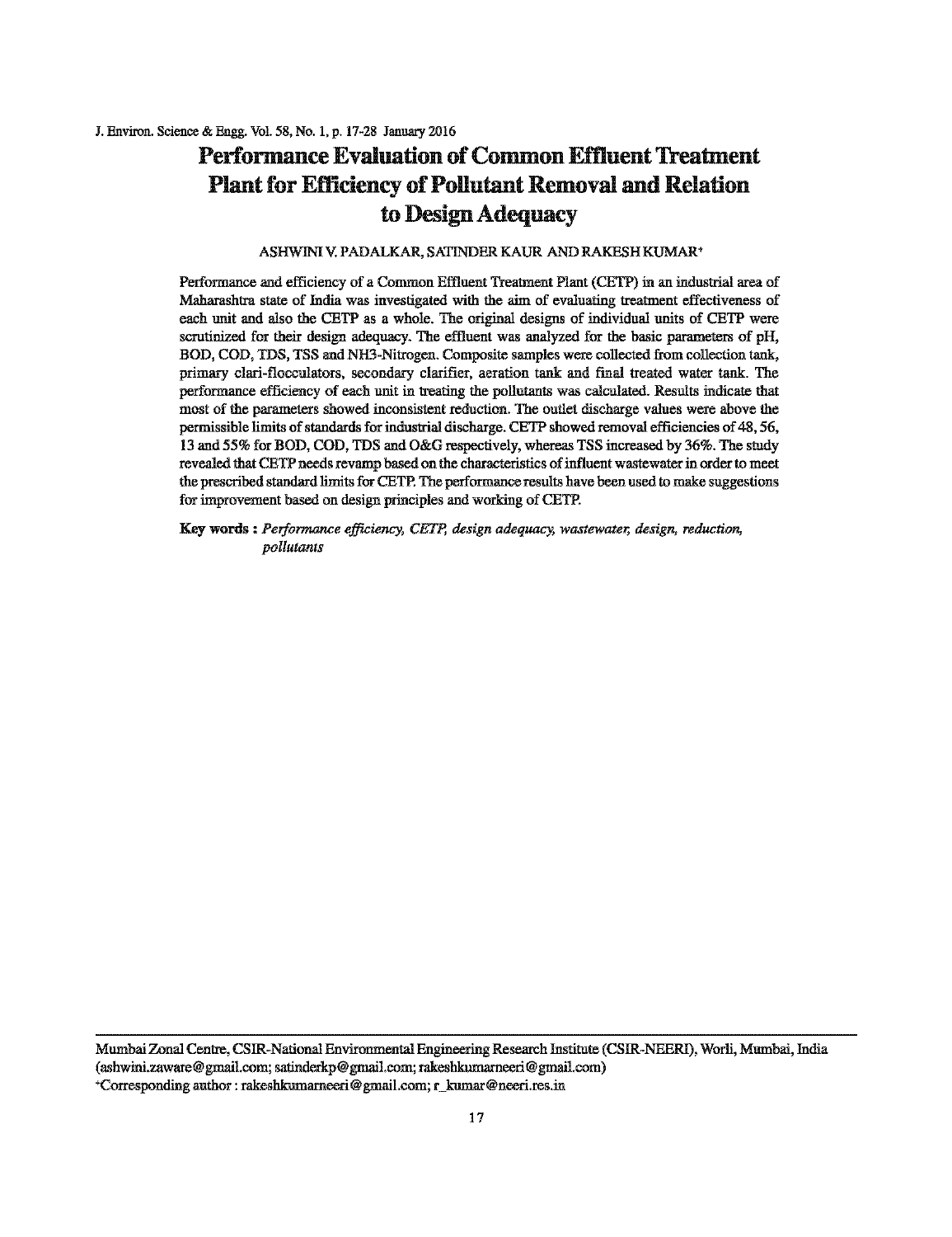## Source Identification and Quantification of  $\text{PM}_{2,5}$  Aerosol in Mmnbai Using Receptor Techniques

ABBA ELIZABETH JOSEPH®+, SEEMA UNNIKRISHNAN', RAKESH KUMAR\*,

#### ZOHIR CHOWDHURY<sup>\*</sup> AND SHIWAJI SAWANT^

Ambient levels of fine particles in the environment cause adverse human health effects and climate change. The estimation of  $PM_{2.5}$  concentration, chemical characterization and source apportionment for different land use pattern in Mumbai was the objective. In the present study, factor analysis was performed followed by application of Chemical Mass Balance (CMB) model using source profiles developed for India and organic marker profiles developed in the United States of America. The average outdoor  $PM_{n,s}$  mass concentrations at Control, Kerb, and Residential and Industrial site were  $69\pm20.97$ ,  $84\pm31.99$ ,  $89\pm33.52$ ,  $95\pm36.01$  µg/m<sup>3</sup>, respectively. Advantages of using speciation data viz. OC, EC, major ions and metals (with molecular marker) was helpful in identifying local sources like refineries, generators and kerosene combustion. Fine Particle Source Apportionment using Organic Marker indicated that major contributors to PM<sub>2</sub>, mass were diesel exhaust, biomass burning, gasoline emissions secondary inorganic aerosol and road dust. The vehicular contribution (gasoline and diesel) was around 20-40%. The gasoline contribution is maiuly attributed to vehicles but the diesel emissions may also be from vehicles, industries, stationary generators, forklifts for material lifting, bakeries etc. The secondary inorganic aerosol formation contributes to 11-28% indicating as one of the major sources followed by vehicles. Biomass combustion was about 6-24%, could be due to area sources like bakeries, crematoria, open burning, garden waste, domestic etc. Moderate road dust contribution was observed except at control site. The fossil fuel (diesel, gasoline and coal) contributions (27% to 38%) exceeded biomass contribution (6-24%) in Mumbai city.

Key words: *PM<sub>27</sub>* aerosol, source apportionment, organic marker, Mumbai

<sup>&</sup>lt;sup>®</sup> Xavier School of Sustainability, Xavier University, Bhubaneswar, Plot No 12(A), Nijigada Kurki, Harirajpur, 752 050, Puri, Odisha, India

*s* **National Institute of Industrial Engineering) Mumbai. Vihar Lake, Mumbai- 400 087** 

<sup>\*</sup> **CSIR-National Environmental Engineering Research lnstitute, 89/B, Dr.A.B.Road, Worli, Mumbai - 400 018** 

<sup>•</sup> San Diego State University, CA, Environmental Health, Graduate School of Public Health Mail Code 4162, 5500 Campanile Dr., San Diego, CA 92182-4162

A Society for Clean Environment (SOCLEEN)- 22A/3232, Abhyudaya Nagar, Mumbai - 440 033

<sup>+</sup>**Corresponding author: abbaelizabeth@gmail.com**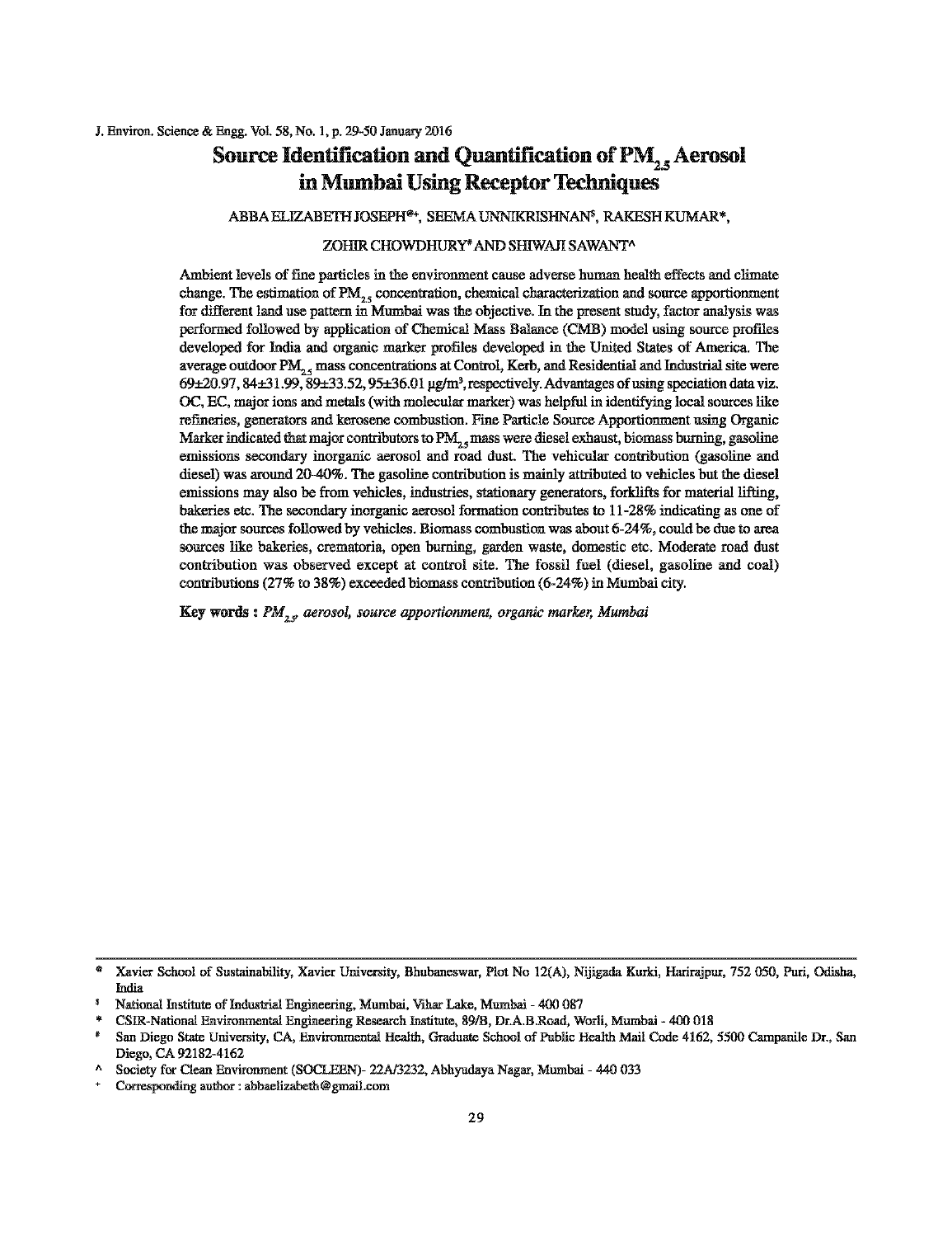## **Seasonal Appraisal of Dissolved Carbon Distribution in a Tropical River, Kerala, India**

#### PRINCEGEORGE", SABU JOSEPH' AND S CHIDAMBARAM'

This study on carbon distribution carried out in Meenachil River, Kerala during pre monsoon (PRM), monsoon (MON) and post monsoon (POM) typify remarkable seasonal variability in dissolved organic carbon (DOC) and dissolved inorganic carbon (DIC) concentrations. Seasonal observation reveals that DOC is higb during PRM compared to POM and MON. The study divulge that DOC, DIC and TC have similar trend for all seasons i.e. PRM>POM>MON, whileANOVAconcludes significant variation among different seasons (P < 0.05). Reduced DIC/DOC value at river mouth station especially during PRM indicates the ecohydrological changes in the river-estuary interface region. The total sediment carbon in river bed varied from 0.13 to 5.59 wt%. Strong correlations exist between dissolved carbon species of water and sediment during different seasons.

Key words: *Dissolved inorganic, carbon, Meenachil River, Kerala* 

<sup>&</sup>lt;sup>1,2</sup> Department of Environmental Sciences, University of Kerala, Kariavattom, 695 581, Kerala (India)<sup>3</sup> Department of Earth Sciences, Annamalai University, Chidambaram, 608 002, Tamil Nadu (India)

<sup>+</sup>Corresponding author: princegeorge@keralauniversity.ac.in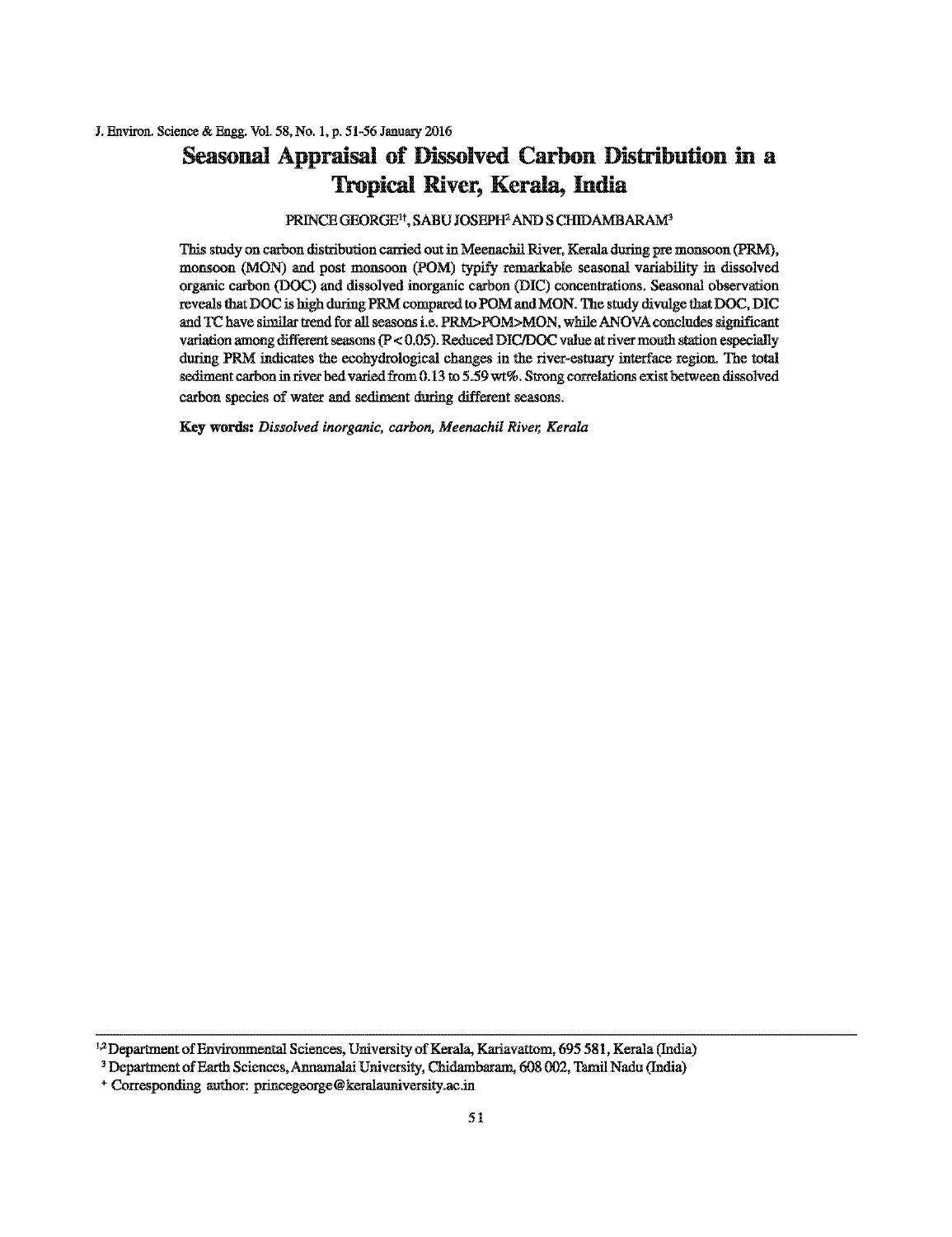## **Biomonitoring to Assess the Pollution Impact on Harbour Coastal Ecosystems -A Case Study**

#### JAYAPRADA CHUNDURI

Coastal ecosystems are under constant stress due to anthropogenic activities resulting in change wilhin the communities' composition and distribution with respect to ambient water quality. The stress conditions lead to evolution of resistant organisms such as Chinese mitten crab and *Mytilopsis salleii* which are invasive and capable of propagating themselves across nations. Harbors are ecocentres that are under constant stress due to location, trade, and inflow of effluents. Poor water circulation, uneven mixing of effluents discharged in large quantities, and built structures affect the water quality conditions and communities of the harbours. Basic approach to understand harbours - with respect to their ecosystems, structoral integrity, stress conditions, and to develop a conceptual model of stress assessment and its cost to its restoration, assessment of water quality and identification of biotic communities will show way forward to classify stress conditions and measure to restore water conditions. Holistic study of Ecocentres may open doors to innovative and risk based design for improvement of safety factor. Response of benthic microalgae to stress conditions in Visakhapatuam harbour as observed in this case stndy may be developed as conceptual model for environmental monitoring of harbour coastal ecosystem.

Key words : *Eco-centres, pollution, stress, ballast water management* 

Assistant Professor, Biotechnology Department, Mithibai College & Chauhan Institute of Science, Bhakti Vedanta Marg, Ville Parle (W), Mumhai-400 093 (India) Correspondig author : jsowri @rediffmail.com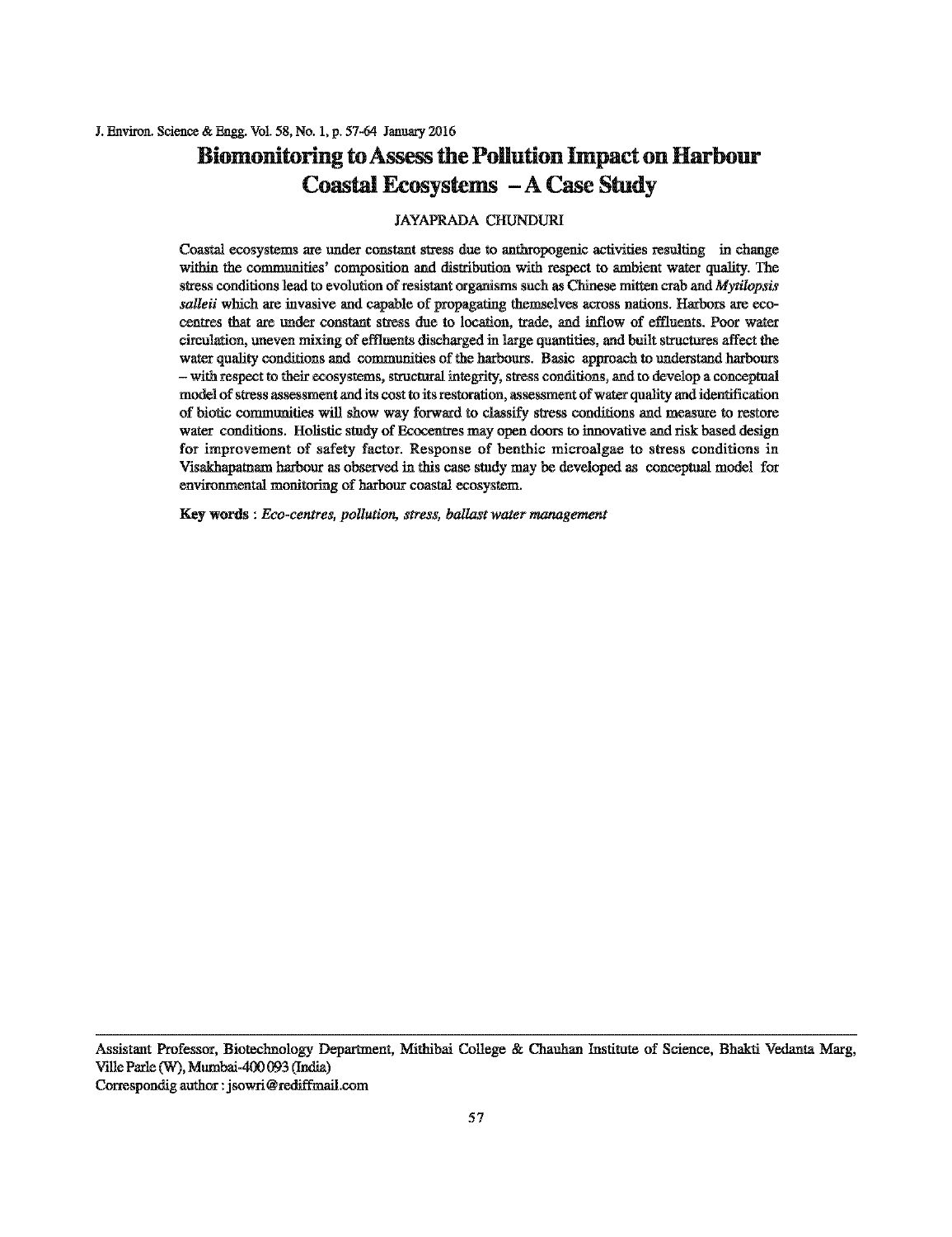## **Impact of Open Cast Coal Mining on Groundwater Quality Aronnd .Tharia Coal Field** Area, **India**

#### AVANTIKA CHANDRA<sup>1+</sup>, VIPIN KUMAR<sup>2</sup> AND MANISH KUMAR JAIN<sup>3</sup>

Assessment of the groundwater quality can enhance understanding of the hydrochemical system and effective management of water resources. An attempt has been made to evaluate the groundwater quality around opencast coal mining area during pre-monsoon (March), monsoon (July) and post monsoon (November) periods. Impact of mining on groundwater resources has been assessed by conducting geophysical and hydrological investigations. Groundwaters were collected from different locations and analyzed for physico-chemical parameters. The higher concentration of hardness,  $Ca<sup>2+</sup>, Mg<sup>2+</sup>, Na<sup>+</sup>, Fe, Mn and Co was observed in all the seasons, which would make them unsafe for$ drinking purpose. The concentration of all the studied ions in groundwater was noticed higher in summer season followed by winter and monsoon. The groundwater quality index (WQJ) was also calculated based on the parameters estimated and result indicated the deteriorated water quality. It was noticed that some of the groundwater locations are unfit for drinking as per Indian Standard. The presence of Mn, Fe, and Co in toxic amounts in groundwater samples is also a matter of concern. The study provides an insight into the likely impact of mining on water regime and will be helpful in taking proper precautionary measures.

Key words: *Coal mining, groundwater, impact of mining, water quality index* 

<sup>&</sup>lt;sup>1</sup> JRF,<sup>2</sup> Assistant Professor,<sup>3</sup> Associate Professor, Department of Environmental Science & Engineering, Indian School of Mines, Dhanbad- 826 004, Jharkhand, India

<sup>+</sup>Corresponding author : avantika4jan@ gmail.com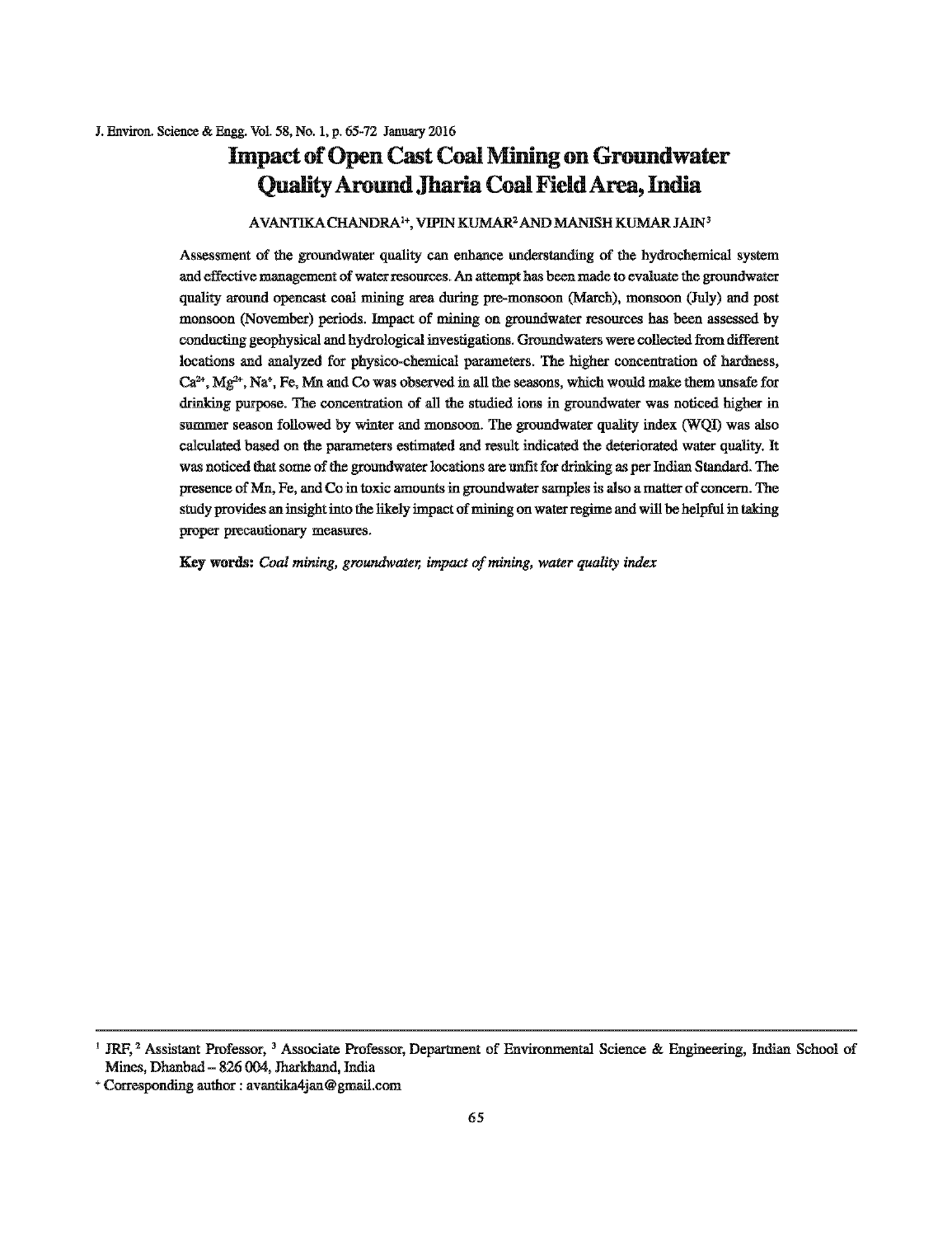#### Ozone Treatment of Sulfametboxazole in Aqueous Matrix and Toxicity of its Degradation Products on *Pseudomonas aeruginosa* and *Enterobacter xiangfangensis* Species

#### ASHWINKUMAR P. RUDRASHETTI", KSHITIZ DWIVEDI", DEEPA GANDHI", ASHA A. JUWARKAR',ABHlNAV SHARMA' AND R.A. PANDEY"'

Sulfamethoxazole (SMX) is extensively used antibiotic and residue of SMX has been found in surface and drinking water in ng/L concentration. The advance oxidation process such as ozonation has been proposed for removal of SMX into its possible readily biodegradable intermediates and also limits its impact on the environment. About 20  $g/h$  of ozone dosage used for treatment of sulfamethoxazole (four different concentrations of SMX 10 ppm, 20 ppm, 30 ppm and 40 ppm) resulted in 99 % removal within 60 minutes of ozonation with the leftover of its degradation products. However, the toxicity of degradation products of SMX formed after ozone treatment on soil microorganism *(Pseudomonas aeruginosa and Enterobacter xiangfangensis)* has not heen reported. In the current stody toxicity of degradation products using M1T assay has been reported. The study revealed that degradation product of SMX not showing any significant cytotoxic effect on the soil micro-organism compared to pure SMX.

Key words : *Sulfamethoxazole, cytotoxicity, MIT assay, ozonation, pharmaceuticals* 

<sup>•</sup> Environmental Biotechnology Division, CSIR-National Environmental Engineering Research Institute (CSIR-NEERI), Nagpur, India

b Environmental Health Division, CSIR-National Environmental Engineering Research Institute (CSIR-NEERI), Nagpur, India

<sup>&#</sup>x27; Eco-System Division, CSIR-National Environmental Engineering Research Institute (CSIR-NEERI), Nagpur, India

<sup>+</sup>Corresponding author : ra\_pandey@neeri.res.in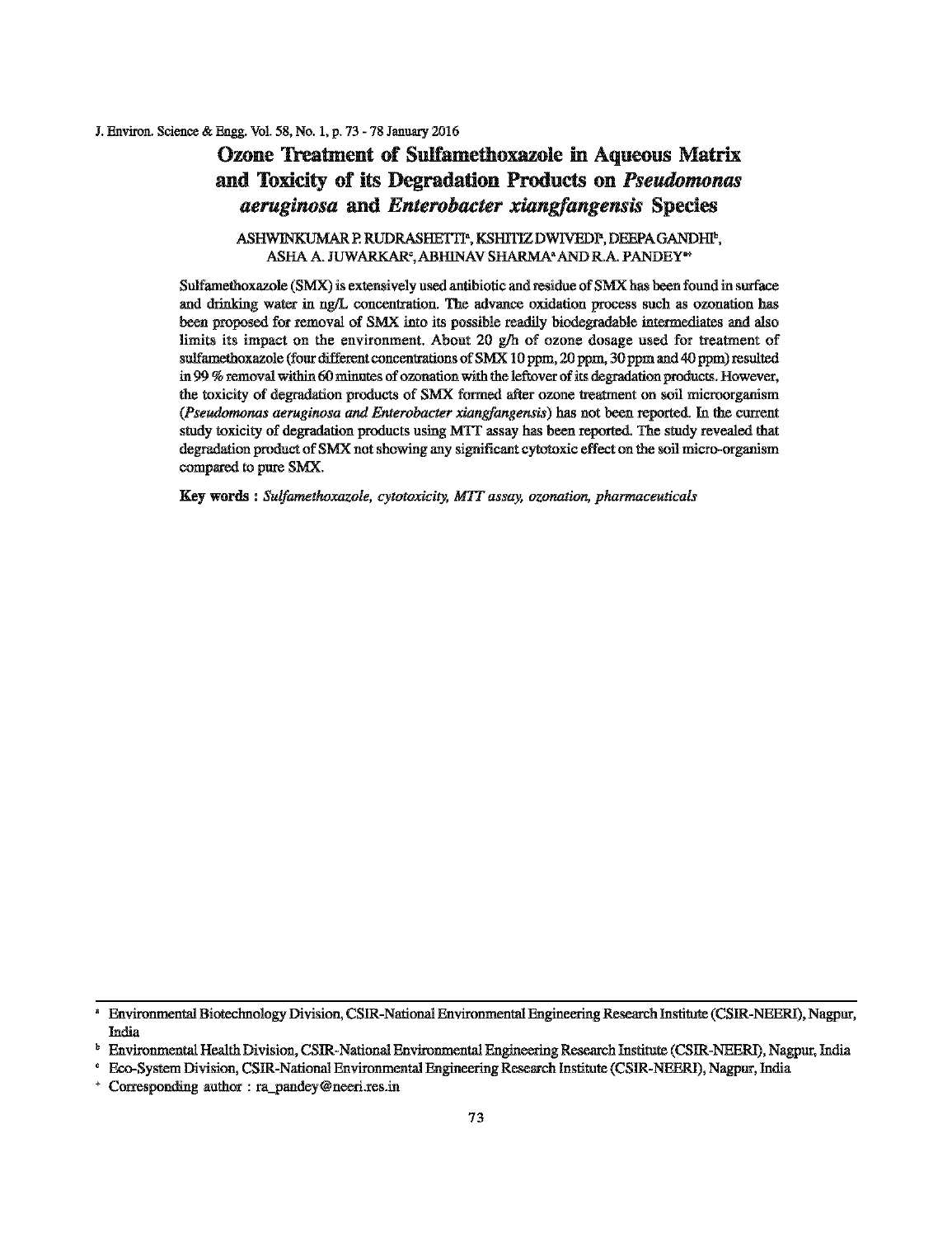# Community Based Kitchen Waste Management: A Mass Balance Approach to Assess Potential of Anaerobic Digestion

NIDHISAHU, ABHINAV SHARMA, BRIJESH SHUKLA, B.CHANDRASHEKHAR, ATYA KAPLEY AND R.A. PANDEY•

Solid waste generation is a continuously increasing problem in India and requires effective management initiatives with attractive incentives to propagate the strategy being adopted. Anaerobic digestion of the organic-rich fraction of MSW is a potential solution to the management of wastes with possibility of energy recovery. Kitchen waste generated in significant quantities from community kitchens on a daily basis has the potential to generate biogas which in turn can be used to substitote fuel for cooking. The kitchen waste collected from NEERI campus contained up to 21 %  $\pm$  7.6 TS and 94  $% \pm 4.35$  VS of total solids. Elemental profiling provided the average stoichiometric composition of waste. Buswell's model was applied to estimate the potential of the collected waste to generate biogas and be used as an alternate cooking fuel. With an estimated 14.9 tons of kitchen waste a total savings of around up to \$ 1180 per year is envisaged in fuel savings.

Key words : *Waste management, anaerobic digestion, mass balance, kitchen waste, biogas, Buswell's model* 

CSIR-National Environmental Engineering Research Institote, Nehru Marg, Nagpur-440 020, Maharasbtra, India

<sup>+</sup>Corresponding author : ra\_pandey@neeri.res.in